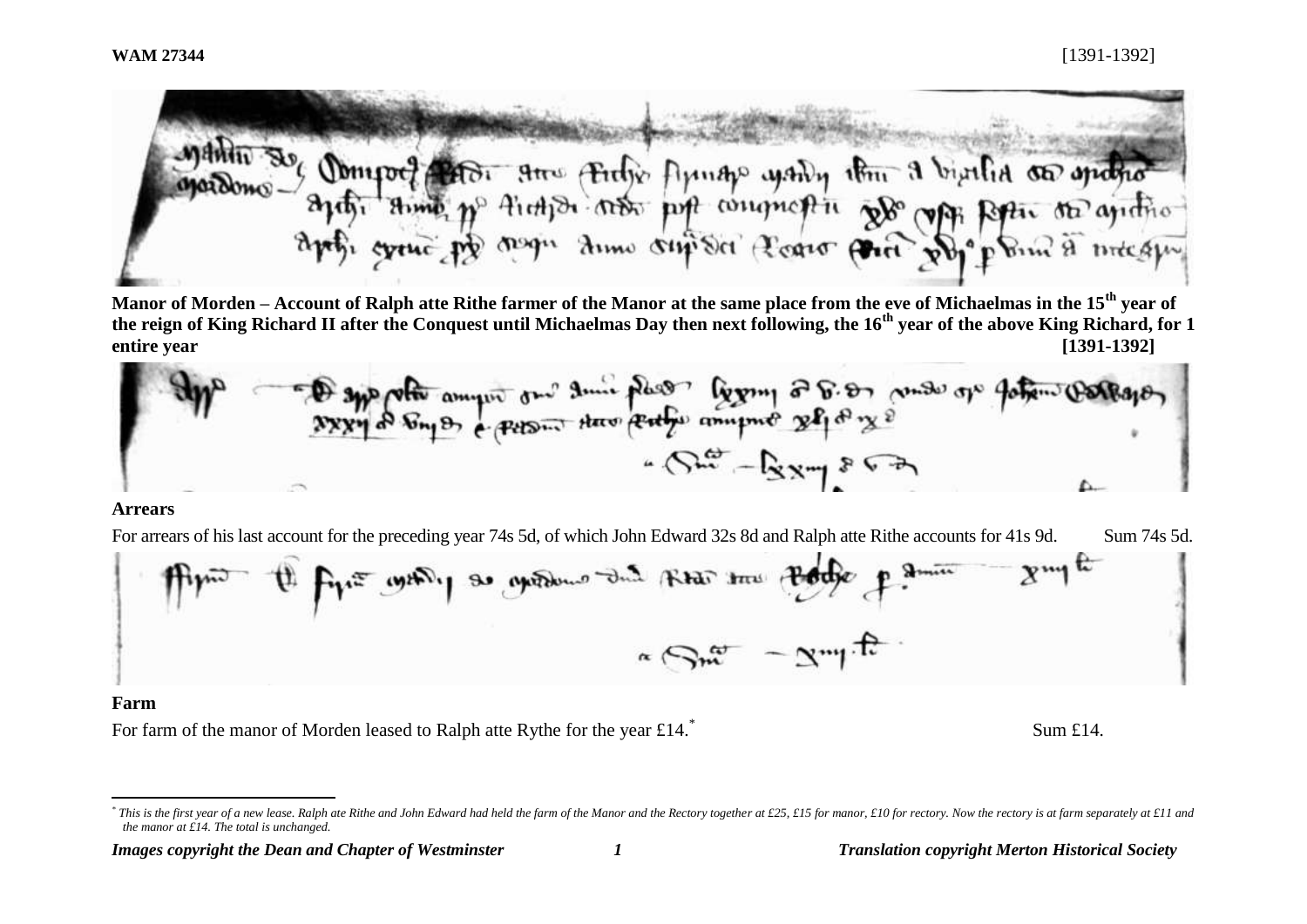| \n $\text{Dq} \rightarrow \text{Dq} \rightarrow \text{Cq} \rightarrow \text{Cq} \rightarrow \text{Cq} \rightarrow \text{Cq} \rightarrow \text{Cq} \rightarrow \text{Cq} \rightarrow \text{Cq} \rightarrow \text{Cq} \rightarrow \text{Cq} \rightarrow \text{Cq} \rightarrow \text{Cq} \rightarrow \text{Cq} \rightarrow \text{Cq} \rightarrow \text{Cq} \rightarrow \text{Cq} \rightarrow \text{Cq} \rightarrow \text{Cq} \rightarrow \text{Cq} \rightarrow \text{Cq} \rightarrow \text{Cq} \rightarrow \text{Cq} \rightarrow \text{Cq} \rightarrow \text{Cq} \rightarrow \text{Cq} \rightarrow \text{Cq} \rightarrow \text{Cq} \rightarrow \text{Cq} \rightarrow \text{Cq} \rightarrow \text{Cq} \rightarrow \text{Cq} \rightarrow \text{Cq} \rightarrow \text{Cq} \rightarrow \text{Cq} \rightarrow \text{Cq} \rightarrow \text{Cq} \rightarrow \text{Cq} \rightarrow \text{Cq} \rightarrow \text{Cq} \rightarrow \text{Cq} \rightarrow \text{Cq} \rightarrow \text{Cq} \rightarrow \text{Cq} \rightarrow \text{Cq} \rightarrow \text{Cq} \rightarrow \text{Cq} \rightarrow \text{Cq} \rightarrow \text{Cq} \rightarrow \text{Cq} \rightarrow \text{Cq} \rightarrow \text{Cq} \rightarrow \text{Cq} \rightarrow \text{Cq} \rightarrow \text{Cq} \rightarrow \text{Cq} \rightarrow \text{Cq} \rightarrow \text{Cq} \rightarrow \text{Cq} \rightarrow \text{Cq} \rightarrow \text{Cq} \rightarrow \text{Cq} \rightarrow \text{Cq} \rightarrow \text{Cq} \rightarrow \text{Cq} \rightarrow \text{Cq} \rightarrow \text{Cq} \rightarrow \text{Cq} \rightarrow \text{Cq} \rightarrow \text{Cq} \rightarrow \text{Cq} \rightarrow \text{Cq} \rightarrow \text{Cq} \rightarrow \text{Cq} \rightarrow \text{Cq} \rightarrow \text{Cq} \rightarrow \text{Cq} \rightarrow \text{Cq} \rightarrow \text{Cq} \rightarrow \text{Cq} \rightarrow \text{Cq} \rightarrow \text{Cq} \rightarrow \text{Cq} \rightarrow \text{Cq} \rightarrow \text{Cq} \rightarrow \text{Cq} \rightarrow \text{Cq} \rightarrow \text{Cq} \rightarrow \text{Cq} \rightarrow \text{Cq} \rightarrow \text{Cq} \rightarrow \text{Cq} \rightarrow \text{Cq} \rightarrow \text{Cq} \$ |
|------------------------------------------------------------------------------------------------------------------------------------------------------------------------------------------------------------------------------------------------------------------------------------------------------------------------------------------------------------------------------------------------------------------------------------------------------------------------------------------------------------------------------------------------------------------------------------------------------------------------------------------------------------------------------------------------------------------------------------------------------------------------------------------------------------------------------------------------------------------------------------------------------------------------------------------------------------------------------------------------------------------------------------------------------------------------------------------------------------------------------------------------------------------------------------------------------------------------------------------------------------------------------------------------------------------------------------------------------------------------------------------------------------------------------------------------------------------------------------------------------------------------------------------------------------------------------------------------------------------------------------------------------------------------------------------------------------------------------------------------------------------------------------------------------------------------------------------------------------------------------------------------------------------------------------------------------------------------------------------------------------------------------------------------------------------------------------------------------------------------------------------------|
|------------------------------------------------------------------------------------------------------------------------------------------------------------------------------------------------------------------------------------------------------------------------------------------------------------------------------------------------------------------------------------------------------------------------------------------------------------------------------------------------------------------------------------------------------------------------------------------------------------------------------------------------------------------------------------------------------------------------------------------------------------------------------------------------------------------------------------------------------------------------------------------------------------------------------------------------------------------------------------------------------------------------------------------------------------------------------------------------------------------------------------------------------------------------------------------------------------------------------------------------------------------------------------------------------------------------------------------------------------------------------------------------------------------------------------------------------------------------------------------------------------------------------------------------------------------------------------------------------------------------------------------------------------------------------------------------------------------------------------------------------------------------------------------------------------------------------------------------------------------------------------------------------------------------------------------------------------------------------------------------------------------------------------------------------------------------------------------------------------------------------------------------|

# **Profits of court**

For the Court with View held at the same place the Wednesday next after the feast of the apostles Peter and Paul 12s . Sum 12s.



**Sum total of receipts with arrears £18 6s 5d. approved**



### **Rents Resolute**

In rent resolute of Thomas Kynwardeslee for the year, 4 terms, 4s. Sum 4s. approved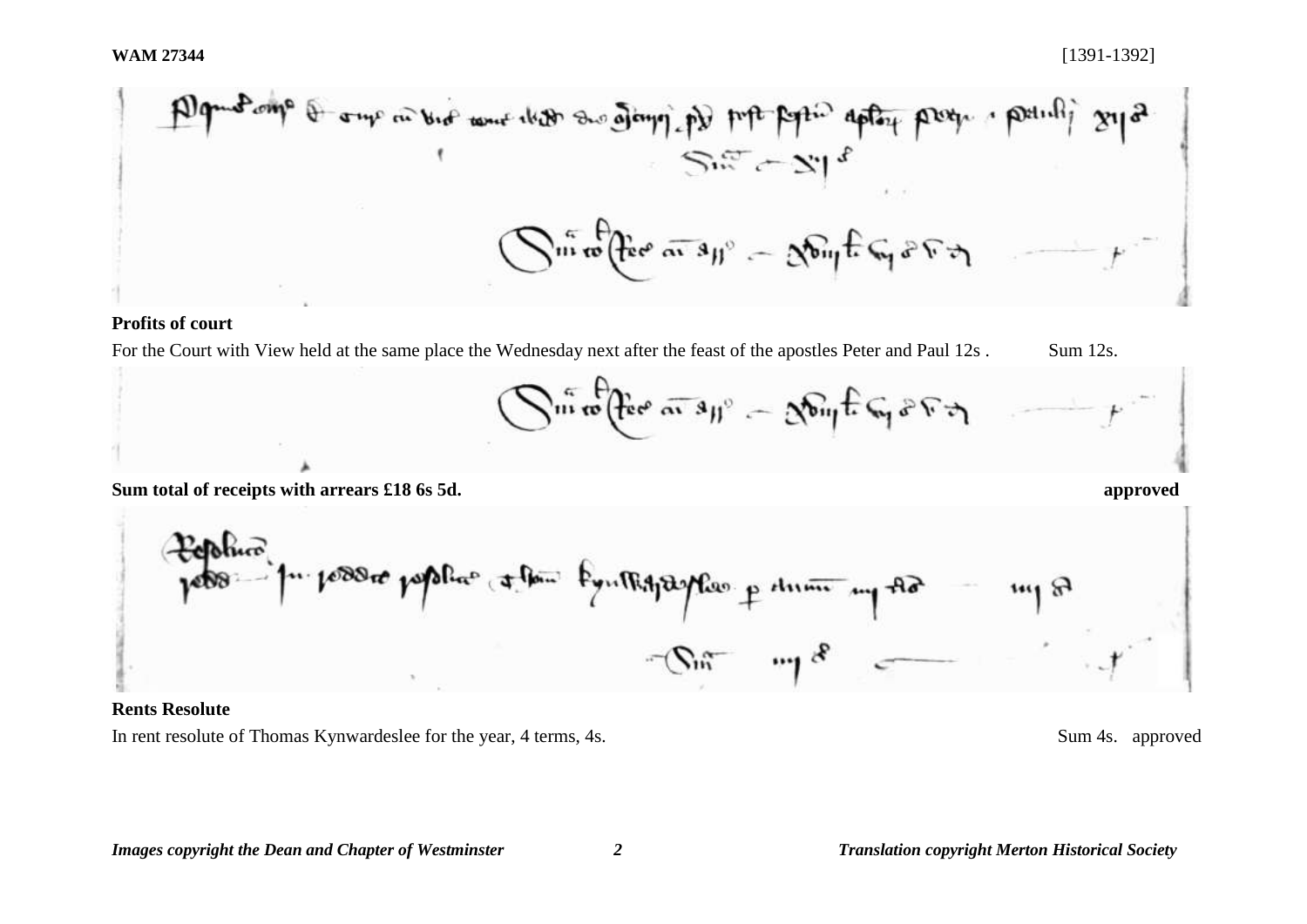adjected p six two of of a now followed view now down Tongs xp. pers, 1.140 x61 pers, promit from a stable halft under  $\mathbb{P}$   $\mathbb{P}$   $\mathbb{S}_1 \mathbb{S}_1 \mathbb{S}_2$ dlp not  $93$  about  $\lim_{n \to \infty}$  about  $4n \cdot i$  $Bacn9.$ fundad very fall of the Pathon cup p touting **Rac** Atthering comp 23 Bern. 19 a ple ant cooptons p vy Door coopwort Drop Dom 11 of the the Drop approaches in of p fymogo. " Rio p average  $n/m$ pother a collare and p dire trim pumber hokers hanger omp p oftyr the dom  $j_{\mu\nu} \sim \lambda \lambda_{\mu\lambda} j_{\nu} \lambda_{\beta\lambda}$ 

#### **Building costs** 24s 9d.

l

In stipend of 2 carpenters for 19½ days as if for newly making one new building within the court of length 40 feet and width 16 feet for a hayhouse and stable, which the bailiff is to have, 9s 9d, taking between them per day 6d, with food of the farmer of the same place. In 200 doornails [*dorenail*] bought for making and fixing uprights and doors 12d. In 1500 laths bought for covering with laths the said buildings 5s, price of a hundred 5d [sic]. In 3000 lathnails bought for the same 3s, price of a thousand 12d. In stipend of 1 thatcher for 12 days roofing the said buildings 2s, taking per day 2d with food from the farmer. In assisting the roofer nothing because by the farmer. In straw for roofing the said buildings nothing this time because by the farmer. In stone and lime bought for strengthening<sup>†</sup> the said buildings 2s 8d. In carriage nothing because by the farmer. In hooks and hinges bought for the doors of the said buildings 16d. Sum 24s 9d.

*<sup>†</sup>* Pinnand *can mean either 'underpinning' or 'pointing'- Dr M Page October 2006*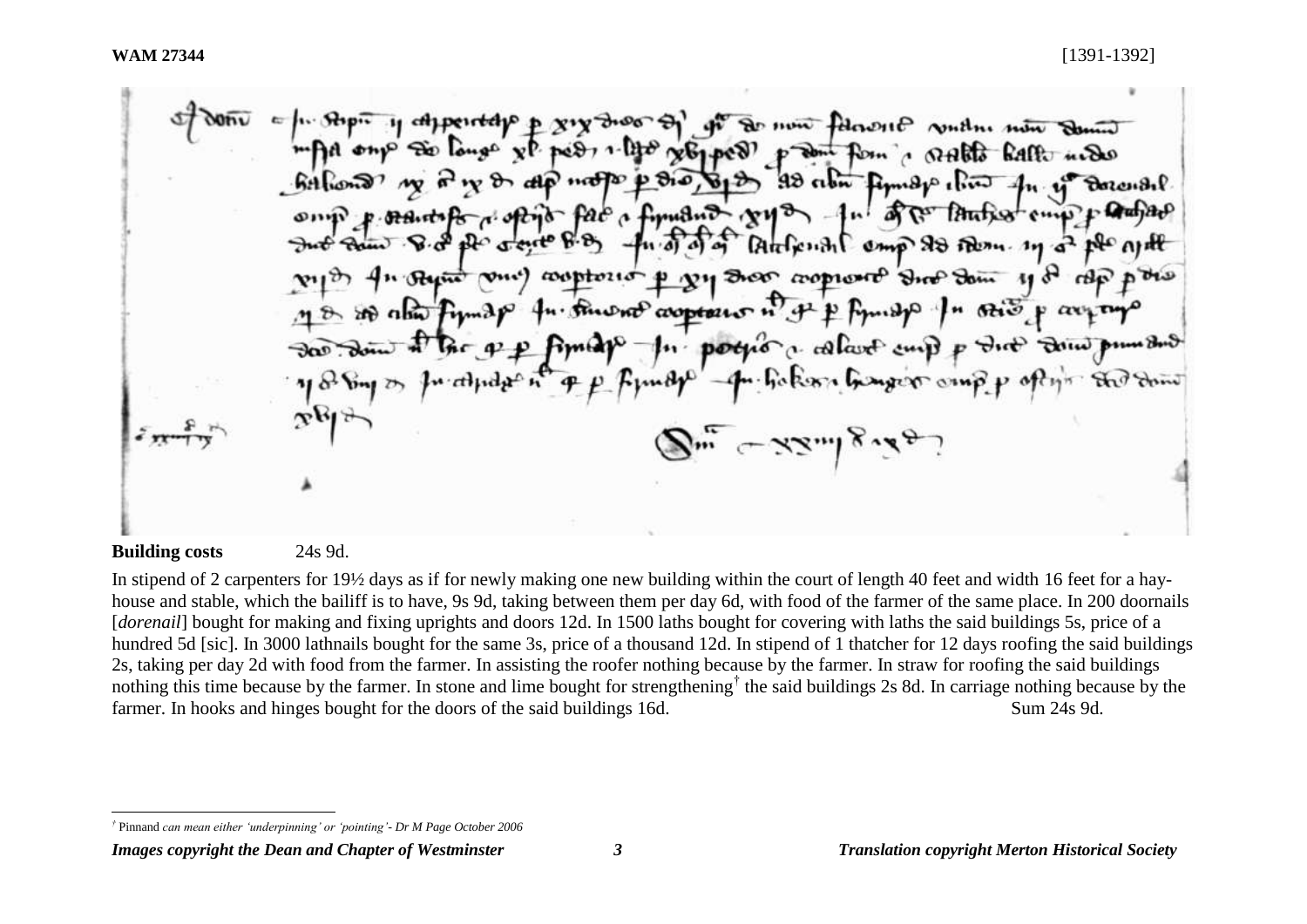

## **Cash Deliveries**

Delivered to brother John Lakyngheth bailiff of Westminster, both for arrears for the preceding year and for part of the farm this year, by 1 tally £9 15s 8d. Sum £9 15s 8d.



**Sum of expenses and deliveries £11 4s 5d. And he owes £7 2s.** 



**Value of the Manor £13 3s 3d.**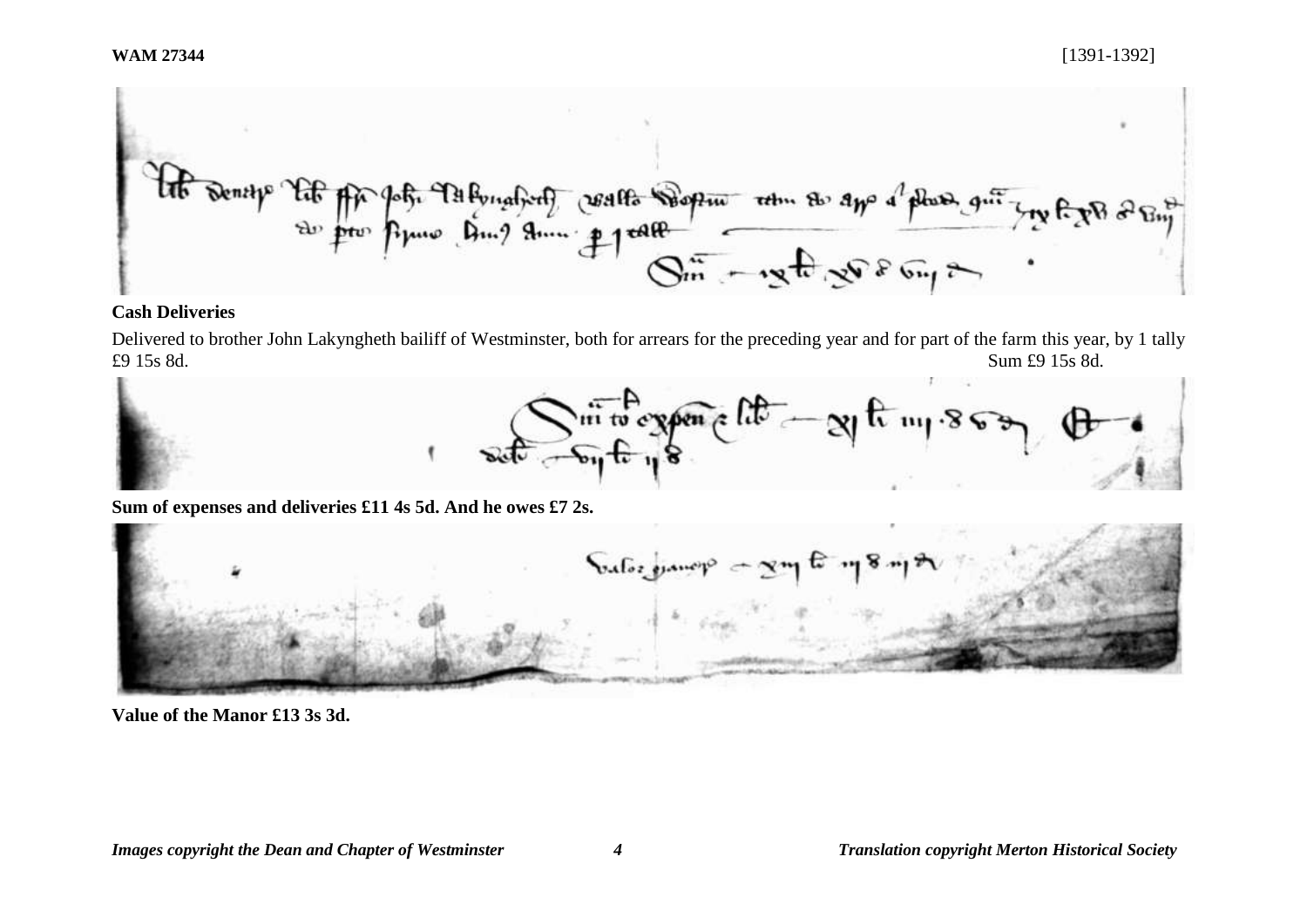# **DORSE**

|               | $A_{\text{min}} = \bigoplus_{\text{min}} \text{min}$ $x_1 \cdot y^2$                                                                                  | $\mathbb{R}^{n}$ $\mathbb{R}^{n}$ |
|---------------|-------------------------------------------------------------------------------------------------------------------------------------------------------|-----------------------------------|
|               | Pro - Promo Buy yp                                                                                                                                    | 2 Politic Dry of production       |
|               | Dram Open song go                                                                                                                                     | Or point giving of our in matin   |
|               | Invit " Open 828 gp                                                                                                                                   | Of your 828 gp anoto              |
| Wheat         | Of the remaining, 12 quarters. And there remain 12 quarters wheat in the hands of Ralph atte Rythe farmer of the same place by<br>indenture. approved |                                   |
| <b>Peas</b>   | Of the remaining, 8 quarters. And there remain 8 quarters peas in the hands of the said farmer by indenture. approved                                 |                                   |
| <b>Barley</b> | Of the remaining, 18 quarters. And there remain 18 quarters barley in the hands of the said farmer by indenture. approved                             |                                   |

**Oats** Of the remaining, 25 quarters. And there remain 25 quarters oats in the hands of the said farmer. approved

*Images copyright the Dean and Chapter of Westminster 5 Translation copyright Merton Historical Society*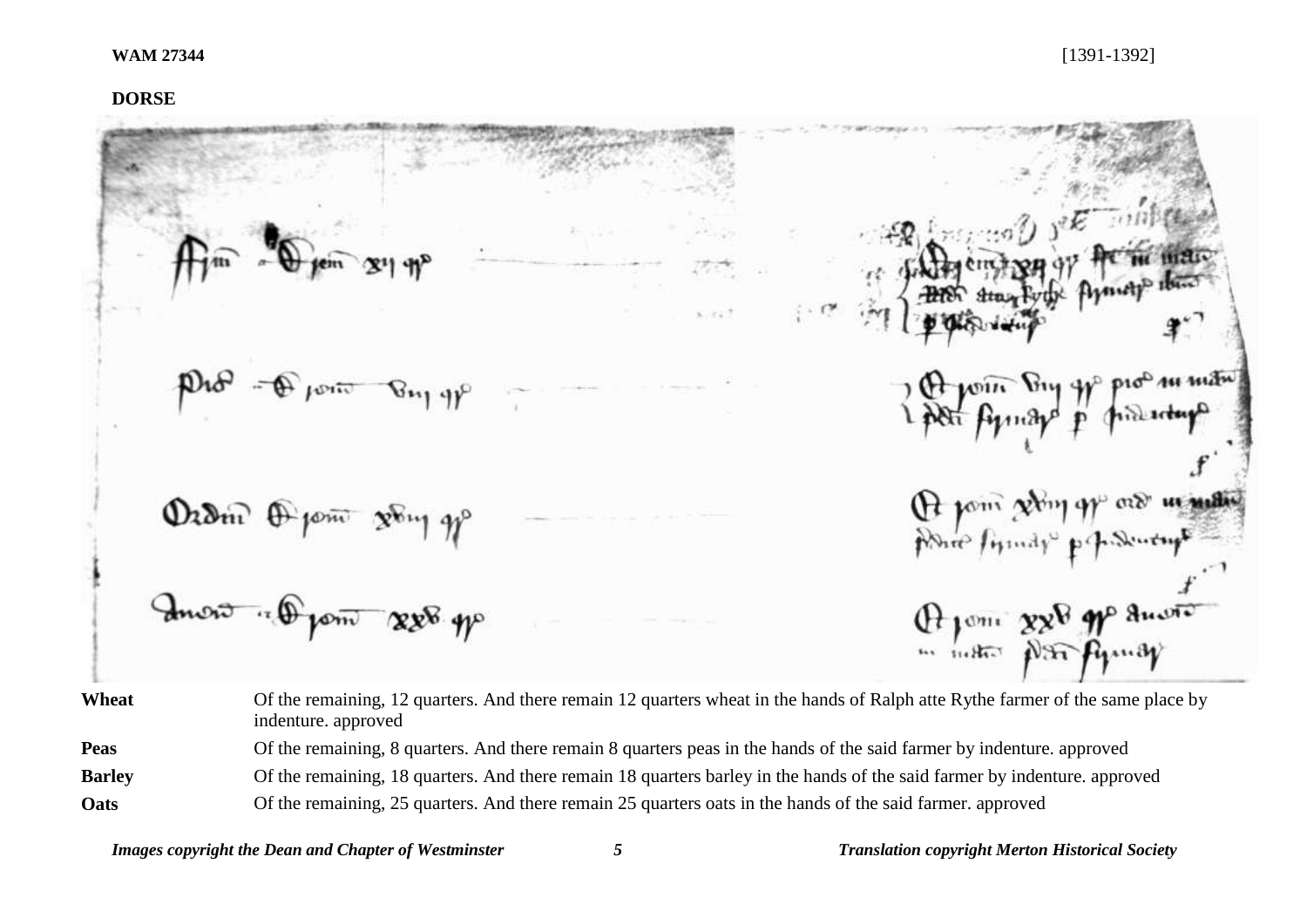dmposf Souco  $281$  $x$ allet  $\sim$   $x$  $y$   $g$ all $x$ **Carthorses** Of the remaining, 2. And there remain 2 carthorses in the hands of the aforesaid farmer by indenture. approved

**Oxen** Of the remaining, 8. And there remain 8 oxen in the hands of the aforesaid farmer. approved

Geese Of the remaining, 7. And there remain 7 geese, of which 1 gander and 4 breeding females, in the hands of the aforesaid farmer. approved

**Cocks and hens** Of the remaining, 1 cock and 12 hens. And there remain 1 cock and 12 hens. approved